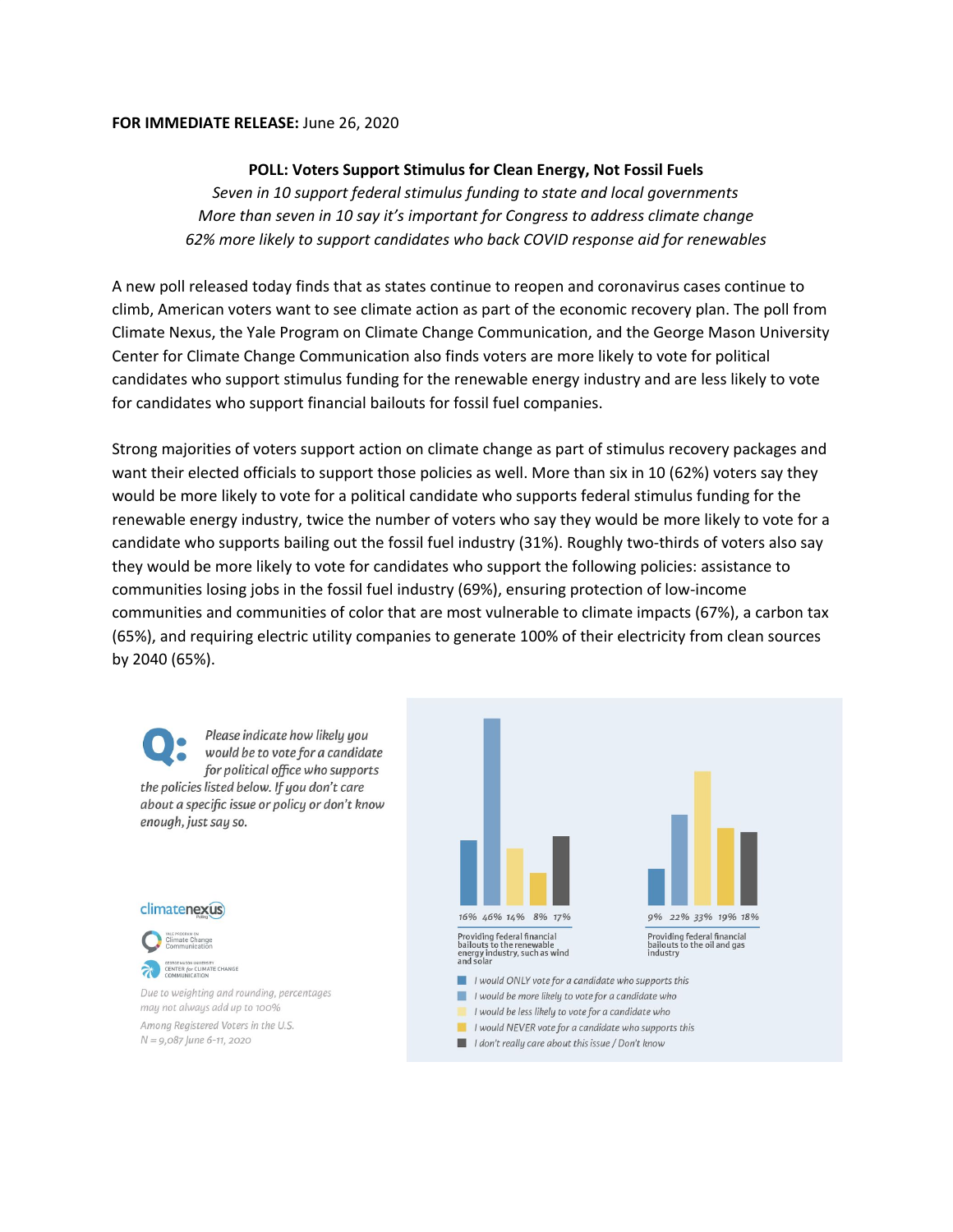Voters generally support stimulus funding, including for the clean energy industry and state and local governments. Seven in 10 (70%) voters say the federal government should prioritize the clean energy industry over the fossil fuel industry for stimulus funding. Seven in 10 (70%) voters also support federal aid to state and local governments in order to avoid raising taxes and making deep cuts to government programs and services.

Additionally, voters want to see conditions placed on companies that receive stimulus funding. Eighty-six percent of voters say companies that receive funding must use the money to keep workers on payroll. About eight in 10 say companies that receive federal stimulus funding must comply with environmental and labor regulations (80%), and that these companies should not be run by members of Congress, the executive branch, or their family members (78%). And seven in 10 (70%) say airline companies that receive stimulus funding must create and implement a greenhouse gas emissions reduction plan.

"Americans prefer stimulus funding go to the renewable energy industry, rather than the fossil fuel industry," said **Dr. Anthony Leiserowitz, Director of the Yale Program of Climate Change Communication.** "Across the board, voters support using the recovery to fight climate change and build a clean energy future."

More than seven in 10 voters (72%) say it's important for Congress to address climate change, including more than four in 10 (44%) who believe it is very important for Congress to do so. And about seven in 10 (71%) voters support legislation to achieve a 100% clean economy by eliminating fossil fuel emissions from the transportation, electricity, buildings, industry, and agricultural sectors in the United States by 2050. By more than a two-to-one margin, voters believe this transition will have a positive (58%) rather than a negative (26%) impact on jobs and economic growth.

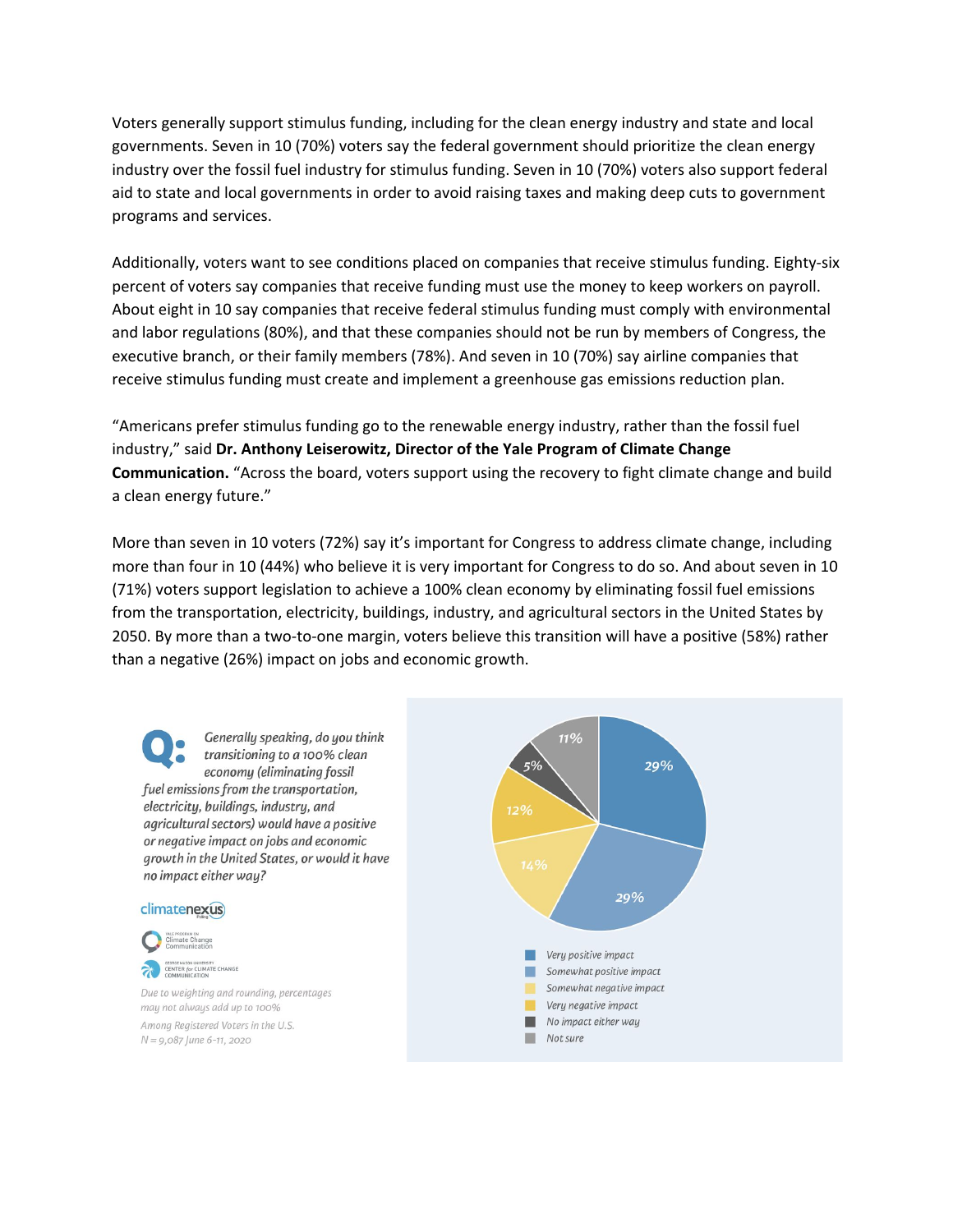There is broad support for a variety of investments in clean transportation, including electric vehicles, and expanding access to transportation. Close to three-quarters (73%) support setting stronger fuel efficiency standards for cars, trucks, and SUVs, and about seven in 10 support investing federal funding to expand public transportation (72%) and replace gas- and diesel-powered buses with electric buses (69%). More than six in 10 support investing federal funding to build electric vehicle charging infrastructure (65%) and invest in manufacturing electric vehicles and parts (62%).

Voters are also strongly in favor of public investment to modernize the power grid and encourage consumer energy efficiency. More than three-quarters support federal funding to upgrade the electric grid and expand the production of renewable energy (78%), help state and local governments improve the energy efficiency of new and existing buildings (78%), and install solar panels to reduce electricity bills in low-income communities (77%). There is also strong support for tax credits and other incentives for individuals to improve the energy efficiency of their homes (84%); for homeowners, landlords, and businesses to purchase appliances that don't use fossil fuels (74%); and for companies to produce battery storage systems for renewable energy (73%).

Voters also support increased funding to protect against climate impacts, particularly in low-income communities and communities of color. Nearly three-quarters (73%) support increasing federal funding to protect vulnerable low-income communities and communities of color from immediate environmental dangers and extreme weather. And roughly two-thirds (66%) support creating a National Climate Bank to fund public and private sector projects to reduce carbon pollution and prepare communities to withstand the effects of climate change.

There is substantial support for measures to ensure Americans have access to clean water. About eight in 10 voters support using federal money to provide clean water to the two million Americans who currently do not have running water (84%). And more than three-quarters support allocating federal money to provide assistance to low-income Americans to help pay their water utility bills (77%) and temporarily halting water shutoffs for Americans who are unable to pay their water utility bills due to the economic crisis (76%).

Voters support protecting public lands and waters as part of legislation to address climate change. More than eight in 10 (83%) support increasing funding for reforestation on federal lands to restore forests and plant trees after natural disasters, including a majority (51%) who strongly support this. Two-thirds (67%) back legislation to eliminate the emission of carbon pollution on public lands by 2040, and a majority (51%) support ending the leasing of public lands and offshore waters to fossil fuel companies for the production of oil, gas, and coal.

There is strong support for investing in solutions to reduce carbon pollution. More than three-quarters (76%) of voters support providing no-interest loans, tax credits, and other incentives to farmers to expand agricultural practices that reduce carbon pollution and store carbon in the soil. At least seven in 10 support federal investments in research and development to reduce carbon pollution from industrial manufacturing (72%) and to develop and deploy technologies to remove carbon pollution from the atmosphere (70%).